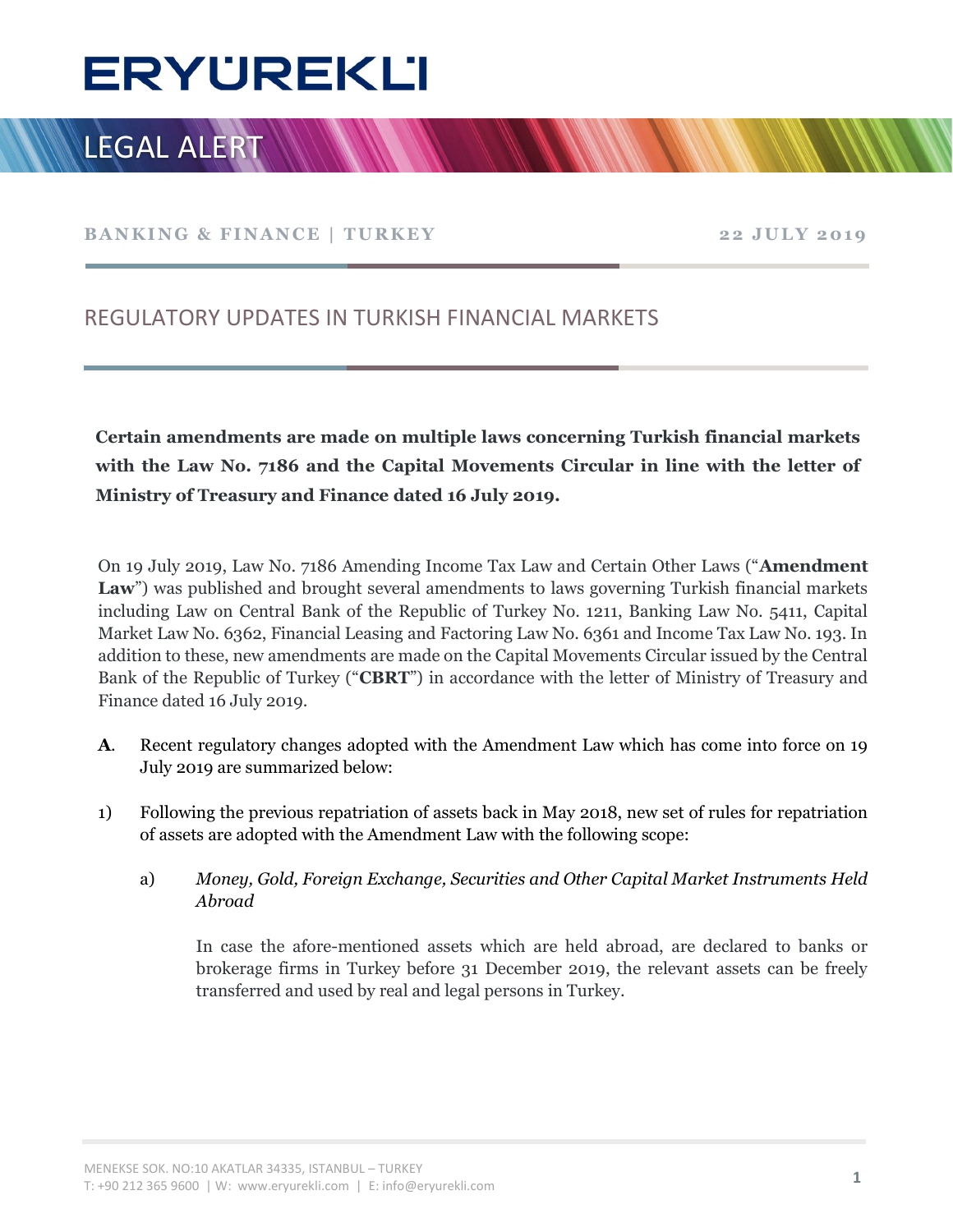## **ERYUREKLI**

Upon such declaration, the declared assets shall be brought to Turkey or transferred to an account opened in Turkish banks or brokerage firms within 3 (three) months as of the declaration date.

It is important to note that those assets can be used for  $(i)$  paying off the loans (registered in company books/records) obtained from foreign banks and/or financial institutions and (ii) the injection of capital advance through bringing the relevant assets from abroad to Turkey before 19 July 2019.

#### b) Money, Gold, Foreign Exchange, Securities and Other Capital Market Instruments Held in Turkey

The afore-mentioned assets and also, the immovables held by taxpayers in Turkey, however, that are not declared, can be declared to the tax offices before 31 December 2019 and can be freely used.

It should be noted that the repatriated assets will be subject to a tax at the rate of 1% from over the value of the repatriated assets which will be paid by Turkish banks, brokerage firms or the taxpayer to the related tax office; however, the repatriated assets will be exempt from other tax obligations.

2) Financial restructuring aims to enable the loan debtors in financial difficulty together with the other debtors in the same risk group, to make their loan repayments and also, to sustain the financial presence of such debtor entities in the economy by taking certain precautions (such as postponing the loan maturity date, providing new loans, decreasing the interest rate) with respect to the loans utilized by such debtors from banks, financial lease, factoring and financing companies. Following the publication of the Directive on Restructuring of the Debts to Financial Sector on 15 August 2018 and the Financial Restructuring Framework Agreement which sets out the main principles of financial restructuring, organizational structure, required criteria of the debtor and the liabilities of the relevant parties; market participants were expecting the subsequent regulations to clarify the content of the exemptions and incentives to be introduced in favor of these debtors. The Amendment Law has met these expectations and introduced certain tax exemptions and investment incentives for the transactions to be conducted under the financial restructuring framework.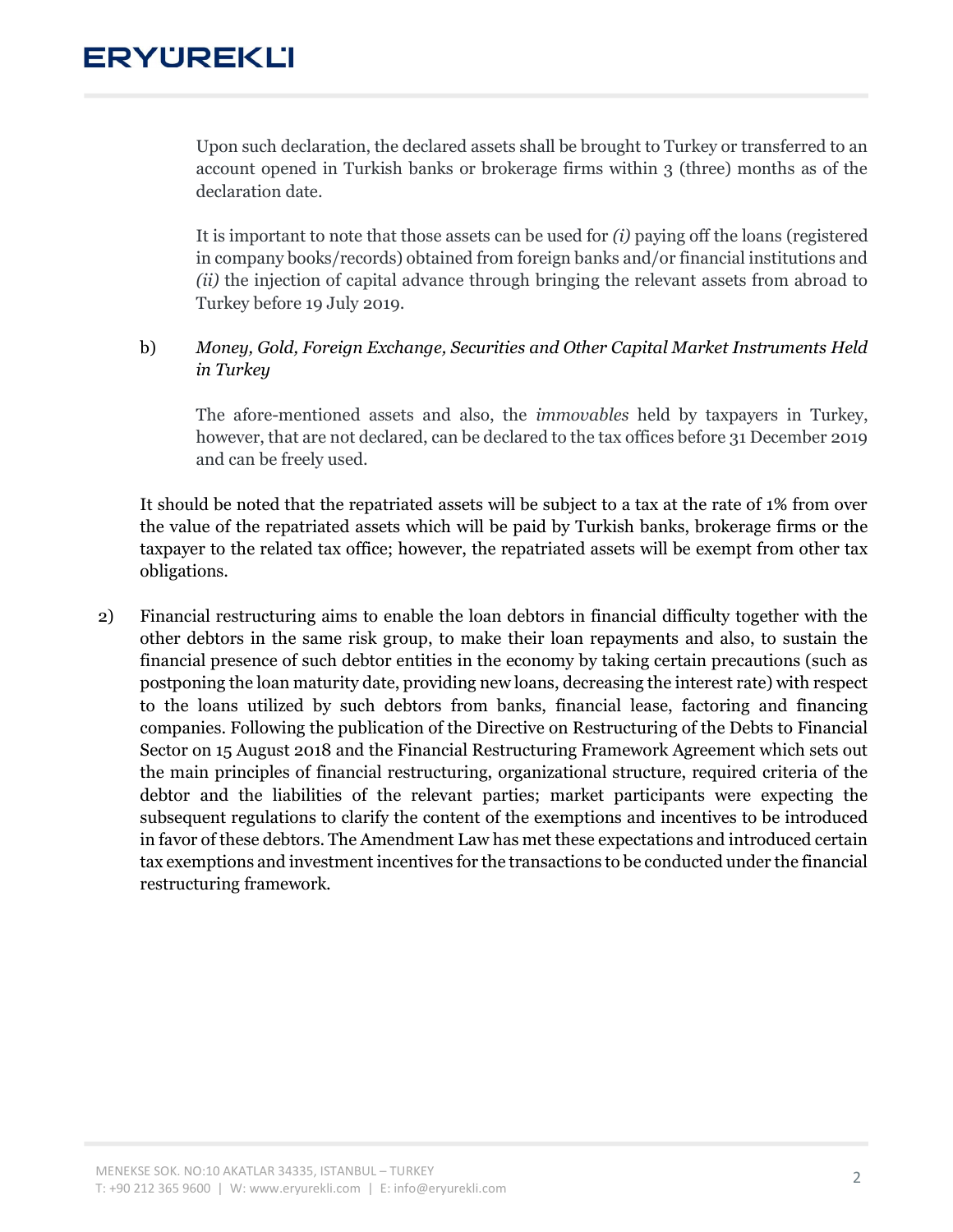## **ERYUREKLI**

Significant notes regarding the recent amendments on financial restructuring are as follows:

- a) Financial status of the debtor may be determined and evaluated by independent audit firms, expertise institutions specified in the executed framework agreements or creditors subject to the approval of debtor.
- b) Financial restructuring may apply for 2 (two) years term as of the date this Amendment Law has come into force (19 July 2019), which may be extended for another 2 (two) years term subject the decision of the President of Turkey.
- c) The loans subject to the financial restructuring are exempt from Banking and Insurance Transactions Tax, Resource Utilization Support Fund, prison fee and stamp tax. The tax exemptions and investment incentives, however, may only be applied in the first restructuring of debts and not be applied in the subsequent restructuring of the same debts.
- d) Foreign banks and financial institutions that have extended direct loans to Turkish companies which do not operate in financial sectors, and multilateral banks and institutions which has direct investments in Turkey are now expressly recognized as "Creditors" within the framework of financial restructuring, as well as SPVs and investments funds established by them.
- e) Terms of the guarantees and suretyship provided by credit guarantee institutions are now extended in line with the terms of the executed framework agreements.
- f) Actual valuation of loan collaterals and the assets and obligations that will be acquired by the creditors from debtors, may be performed by eligible firms authorized for valuation by the Capital Markets Board of Turkey, if required by the debtor or creditor.
- 3) Previously, Turkish banks were obliged to monitor and maintain reserves with respect to the "loans and other receivables" in order to cover any kinds of losses arising therefrom, however, with the amendment, banks are only liable to monitor and maintain the reserves specifically with respect to the "loans".
- 4) With the Amendment Law, certain accounting rules are adopted regarding the non-performing loan receivables of banks, financial leasing companies, factoring companies and financing companies.
- 5) Previously, CBRT was calculating the mandatory reserves of banks and certain other financial institutions based on the *liabilities* of such institutions. With the amendment however, CBRT is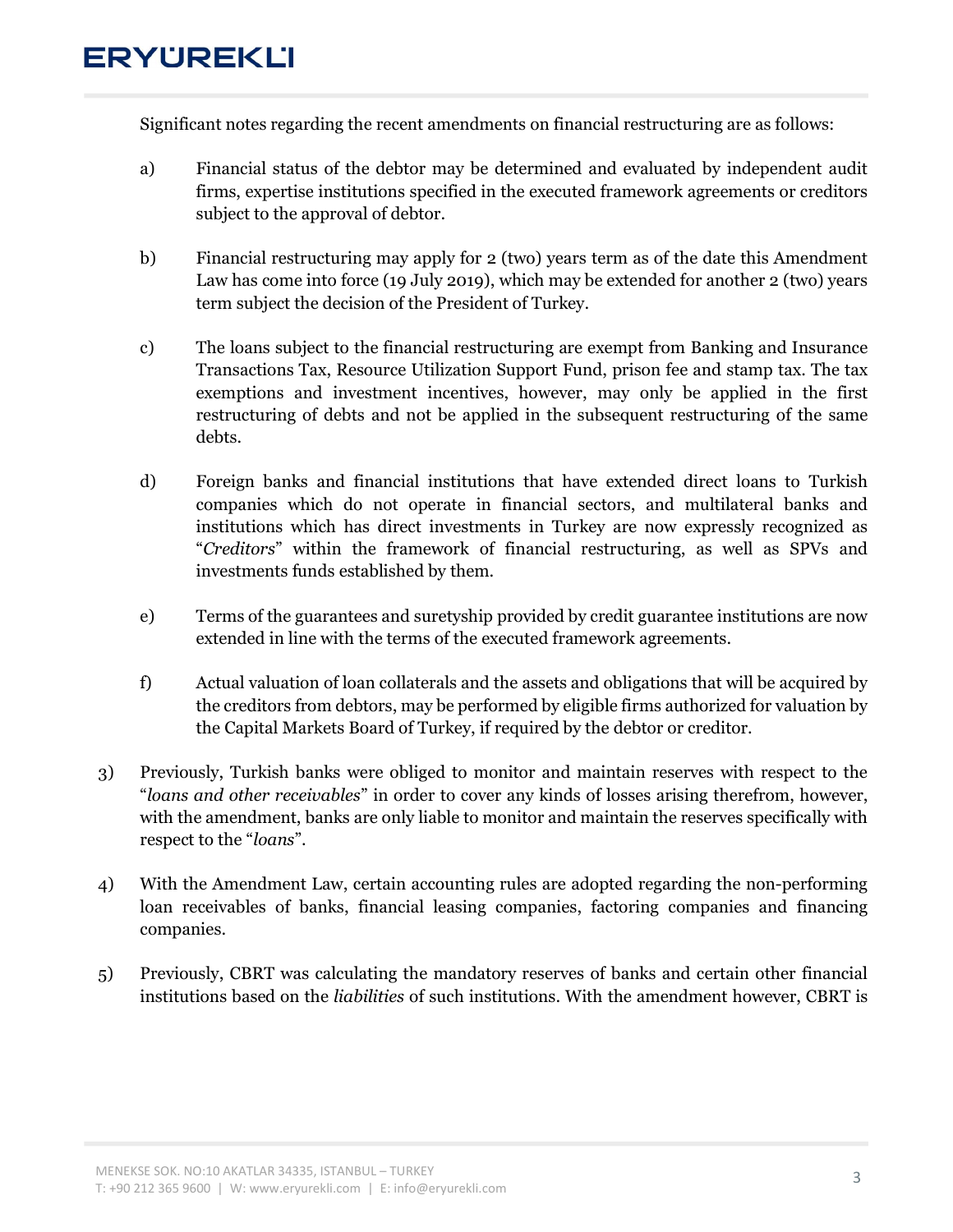# **ERYUREKLI**

authorized to base its calculation of mandatory reserves on several other on-balance sheet or offbalance sheet items.

- 6) According to the amendment made in the Capital Market Law No. 6362, in case the issuer falls into default in settlement of its obligations regarding its debt securities, the document issued by Merkezi Kayıt Kuruluşu A.Ş. (Central Registry Agency, "MKK") evidencing such default will be used for lifting the debtor's objection as per Enforcement and Bankruptcy Law No. 2004.
- B. The amendments made in the Capital Movements Circular are summarized below:
- 1) Previously, Turkish resident entities that are established for the purpose of acquiring the stocks of new companies were exempted from the requirement of foreign currency income with the purpose of obtaining foreign currency loans in Turkey, however with the Amendment Law, such Turkish resident entity that is only established for acquiring stocks of either existing or newly established companies are exempt from the same requirement.
- 2) In cases where separate banks intermediate extension and repayment of the loan, the bank intermediating the repayment shall inform the bank which has intermediated the extension of loan on the date of the transaction. With that, the bank which has intermediated the extension of loan shall notify the Risk Center of the Banks Association of Turkey about the current loan risk balance, on the first business day after the notification from the bank intermediating the repayment is received.